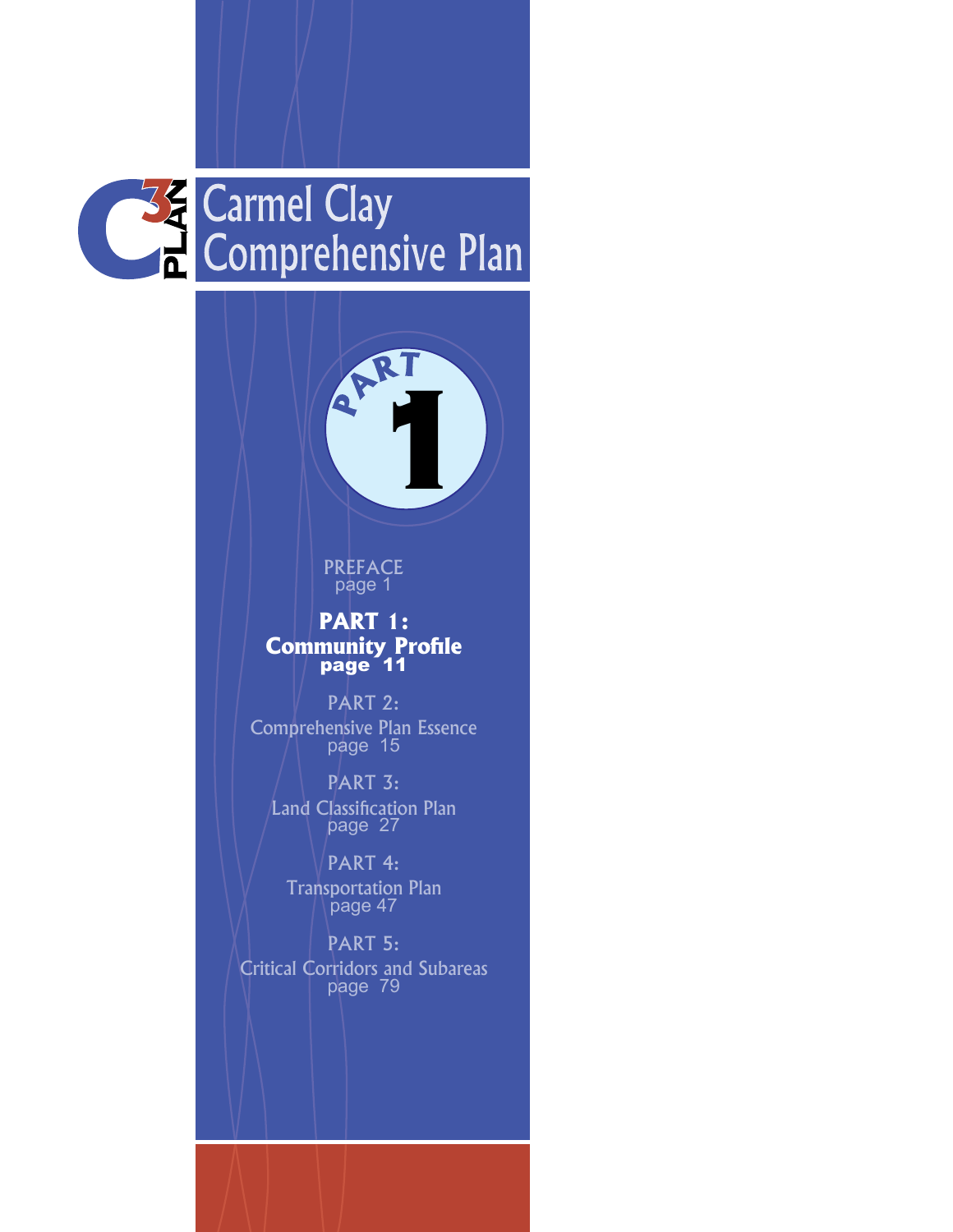# PART 1: COMMUNITY PROFILE

### OBJECTIVE PROFILE

#### **Environmental Conditions**

The following environmental features exist in the City's planning jurisdiction.

**River, Floodplains, and Riparian Areas:** The most significant environmental feature in the planning jurisdiction is the White River and its associated floodplain and riparian areas. Situated on the eastern boundary of the planning jurisdiction, the river provides an opportunity for people to connect to the environment. The floodplain area of White River is fairly extensive along its western bank. In certain segments this floodplain reaches nearly one-half mile from the centerline of the river and provides for the most extensive expanse of undeveloped and natural landscape in the township.

Other streams and creeks traverse the planning jurisdiction eventually draining into the White River. While Cool Creek has been predominantly urbanized, its most basic floodway has been preserved as a natural amenity. Williams Creek, west of Meridian Street, is another environmental corridor that has large segments still undeveloped.

**Wetlands:** Another environmental feature associated with waterways that exists in the planning jurisdiction is wetlands. Several wetlands designated on the National Wetland Inventory Maps exist within the planning jurisdiction.

**Woodlands:** A study conducted by the Indiana Department of Transportation (INDOT) for U.S. 31 indicates that less than 10% of Hamilton County remains as woodlands. Very few original woodland areas have survived in Carmel. Most of these woodland concentrations occur along the White River or other streams and tributaries such as Cool Creek or Williams Creek.

**Groundwater:** Ground water is a significantly important feature in Carmel as the water supply system for residents comes from this source. The groundwater sources are found in the sand and gravel aquifer system of the West Fork of the White River valley. Groundwater is available at depths of 50 to 400 feet in the glacial drift with wells yielding several hundred gallons per minute. The City of Carmel has designated areas around these wells as "wellhead protection areas" to help protect the quality of the available drinking water.

#### **Demographic Information**

The following demographic information relates to the City of Carmel, the surrounding communities, and the State of Indiana. All census information was gathered by the Indiana State Library and all non-census information was prepared by the Department of Community Services.

The data presented in this section is dated due to the lack of current data available in 2008 and due to the limit on jurisdiction reporting (e.g. township data).

**Population Growth:** The City of Carmel has undergone tremendous growth in the last 25-year period. The population has increased from 18,300 residents in 1980 to 68,700 in 2007.



The population distribution for the City of Carmel for the year 2007 is shown below. The largest segment of the City's population is the 5 to 14 (school age) year old range. The 35 to 44 year old range ranks second with 45 to 54 year old's ranking third.

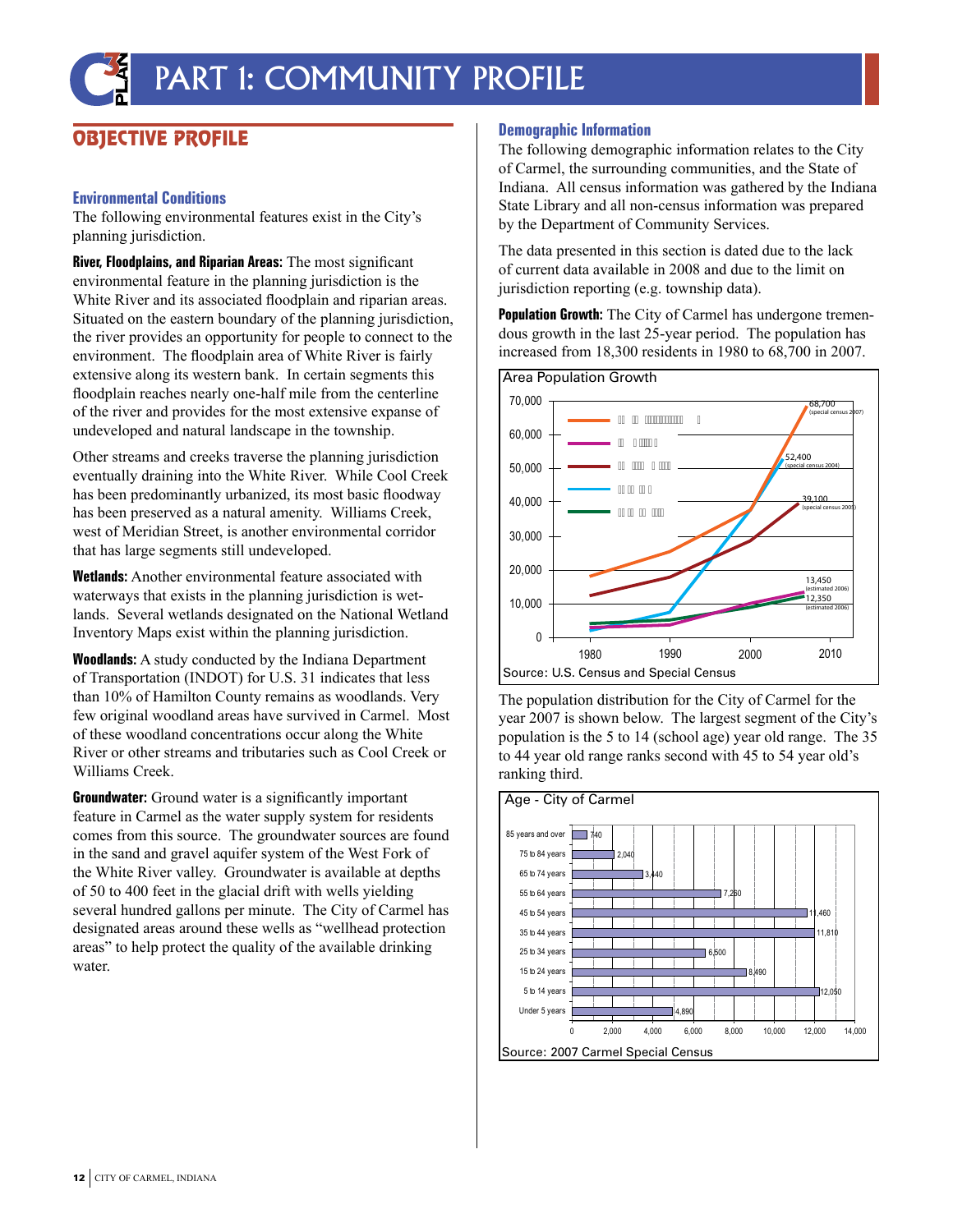

## PART 1: COMMUNITY PROFILE

**Education:** Carmel has a higher high school graduation rate than the State of Indiana (97.0% compared to 82.1%) and Hamilton County (94.2%), but a lower rate than Fishers, Indiana (98.2%). The percentage of adults with a Bachelor's degree or higher in Carmel is 58.4% compared to the State of Indiana's rate of 19.4%. The rate for both categories exceeds the rates for Indianapolis, Westfield, Noblesville, and Hamilton County.



**Income:** The median income divides the income distribution into two equal groups, one having incomes above the median, and the other having incomes below the median. Carmel's median household income has increased by 50% from 1990 to 2000, an increase of \$27,000. The state's median household income increased by 44% during the same period, while Hamilton County's median household income increased by 55%.



**Median Home Value:** The median home value divides the total data into two equal parts: one-half of the home values fall below the median and one-half of the values exceed the median.

Carmel's median home value was \$205,400 for 2000. Zionsville was the only surrounding community with a higher value in 2000 (\$246,300). Carmel's median home value exceeded the State's median value by \$112,900.

When comparing the percent increase in median home values, the City of Carmel falls behind all of the surrounding areas. Carmel's median home value increase from 1990 to 2000 was 44.1%. During that same time period, Noblesville increased 52.7%, Fishers increased 51.6%, Westfield increased 95.7%, Zionsville increased 73.3%, Hamilton County increased 56.2% and the State of Indiana increased 72.9%. However, Carmel's median home value is still above other cities.



**Poverty Rate:** The poverty rate for Carmel in 2000 was 2.5% compared to 2.9% for Hamilton County and 9.5% for the State of Indiana. In comparison to the surrounding communities, Carmel has the second lowest poverty rate behind Fishers (1.8%).